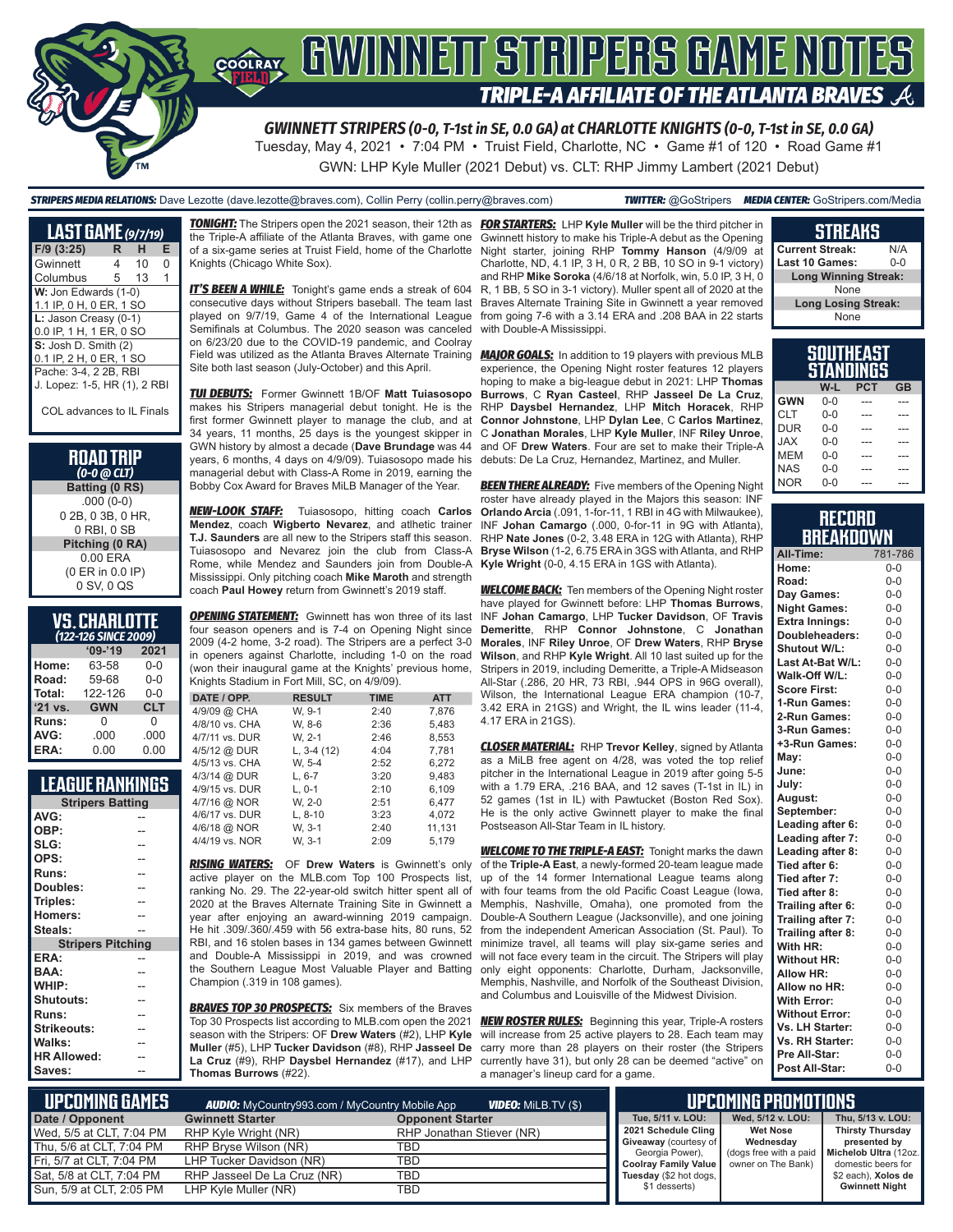

| <b>MANAGER MATT TUIASOSOPO</b>                                                                                                                                                                                                                                                                                                                                                                     |                                                           |                                    |                                |                                     |                                     | <b>GWINNETT PLAYERS USED (O IN 2021)</b>                                                                               |
|----------------------------------------------------------------------------------------------------------------------------------------------------------------------------------------------------------------------------------------------------------------------------------------------------------------------------------------------------------------------------------------------------|-----------------------------------------------------------|------------------------------------|--------------------------------|-------------------------------------|-------------------------------------|------------------------------------------------------------------------------------------------------------------------|
| Matt Tuiasosopo enters his first season as Gwinnett manager and his third season<br>as a coach in the Atlanta Braves organization in 2021. He was named the seventh<br>manager in team history on 3/30/21. Tuiasosopo is both the youngest manager in<br>team history (age 34) and the first former Gwinnett player to manage the club (hit<br>.221 with 19 HR, 73 RBI in 178 games from 2016-17). |                                                           |                                    |                                |                                     |                                     | Italics = Player no longer on the active roster<br>Pitchers (0):<br>Catchers (0):<br>Infielders (0):                   |
| Tuiasosopo made his managerial debut in 2019 with Class-A Rome, leading the club<br>to a 65-74 record and earning Atlanta's Bobby Cox Award for minor league manager<br>of the year. He was set to return to Rome in 2020, but was reassigned to the Braves<br>Alternate Site at Coolray Field once the MiLB season was cancelled.                                                                 |                                                           |                                    |                                |                                     |                                     | Outfielders (0):                                                                                                       |
| Tuiasosopo's Managerial Career<br>With Gwinnett (1 Season):<br>MiLB Career (2 Seasons):                                                                                                                                                                                                                                                                                                            |                                                           | <b>Games</b><br>$\mathbf 0$<br>139 | W-L<br>$0-0$<br>65-74          | <b>PCT</b><br>$\frac{1}{2}$<br>.468 | <b>Playoffs</b><br>0<br>$\mathbf 0$ |                                                                                                                        |
|                                                                                                                                                                                                                                                                                                                                                                                                    | All staff bios available in the 2021 Stripers Media Guide |                                    |                                |                                     |                                     |                                                                                                                        |
|                                                                                                                                                                                                                                                                                                                                                                                                    |                                                           | EJECTIONS (0)                      |                                |                                     |                                     |                                                                                                                        |
| Player/Coach<br>None                                                                                                                                                                                                                                                                                                                                                                               |                                                           | Date/Inning                        |                                | <b>Umpire</b>                       |                                     | <b>BASS-LANTA</b><br>Including MLB rehab assignments, 0 players have played for both Gwinnett and<br>Atlanta in 2021:  |
|                                                                                                                                                                                                                                                                                                                                                                                                    |                                                           | <b>TEAM DEFENSE</b>                |                                |                                     |                                     |                                                                                                                        |
| <b>PCT</b><br>G<br>.000<br>$\mathbf 0$                                                                                                                                                                                                                                                                                                                                                             | <b>TC</b><br>$\Omega$                                     | PO<br>$\Omega$                     | $\boldsymbol{\mathsf{A}}$<br>0 | E<br>$\mathbf 0$                    | <b>DP</b><br>$\mathbf 0$            |                                                                                                                        |
| <b>Catchers</b><br>Casteel, Ryan                                                                                                                                                                                                                                                                                                                                                                   | $\mathsf{cs}$<br><b>SB</b><br>$\mathbf 0$<br>0            | <b>ATT</b><br>$\mathbf 0$          | <b>PCT</b><br>$\overline{a}$   | PB<br>$\mathbf 0$                   | W-L<br>$0-0$                        |                                                                                                                        |
| Martinez, Carlos<br>Morales, Jonathan                                                                                                                                                                                                                                                                                                                                                              | $\mathbf 0$<br>0<br>0<br>0                                | $\mathbf 0$<br>0                   | $\overline{a}$<br>---          | $\mathbf 0$<br>0                    | $0-0$<br>$0-0$                      |                                                                                                                        |
| Total:                                                                                                                                                                                                                                                                                                                                                                                             | $\mathbf{0}$<br>0                                         | 0                                  | $---$                          | $\mathbf{0}$                        | $0-0$                               |                                                                                                                        |
| <b>Outfield Assists (0):</b>                                                                                                                                                                                                                                                                                                                                                                       |                                                           |                                    |                                |                                     |                                     | <b>BRAVES ON REHAB</b>                                                                                                 |
| Pitcher Pickoffs (0):<br><b>Catcher Pickoffs (0):</b>                                                                                                                                                                                                                                                                                                                                              |                                                           |                                    |                                |                                     |                                     | No Atlanta players have been assigned to rehab with Gwinnett in 2021.<br>Player<br><b>Injury</b><br><b>Rehab Dates</b> |
|                                                                                                                                                                                                                                                                                                                                                                                                    |                                                           |                                    |                                |                                     |                                     |                                                                                                                        |
|                                                                                                                                                                                                                                                                                                                                                                                                    |                                                           | <b>STARTS</b>                      |                                |                                     |                                     |                                                                                                                        |
| 1:                                                                                                                                                                                                                                                                                                                                                                                                 |                                                           | <b>By Batting Order</b>            |                                |                                     |                                     |                                                                                                                        |
| 2:<br>3:                                                                                                                                                                                                                                                                                                                                                                                           |                                                           |                                    |                                |                                     |                                     |                                                                                                                        |
| 4:<br>5:                                                                                                                                                                                                                                                                                                                                                                                           |                                                           |                                    |                                |                                     |                                     |                                                                                                                        |
| 6:<br>7:                                                                                                                                                                                                                                                                                                                                                                                           |                                                           |                                    |                                |                                     |                                     |                                                                                                                        |
| 8:<br>9:                                                                                                                                                                                                                                                                                                                                                                                           |                                                           |                                    |                                |                                     |                                     |                                                                                                                        |
| C:                                                                                                                                                                                                                                                                                                                                                                                                 |                                                           | <b>By Position</b>                 |                                |                                     |                                     | LAST AT-BAT WINS (0)                                                                                                   |
| 1B:<br>2B:                                                                                                                                                                                                                                                                                                                                                                                         |                                                           |                                    |                                |                                     |                                     | The Stripers have not played a game decided in the last at-bat in 2021.                                                |
| 3B:<br>SS:                                                                                                                                                                                                                                                                                                                                                                                         |                                                           |                                    |                                |                                     |                                     | Date/Opponent<br><b>Score</b><br><b>Game-Winning Play</b>                                                              |
| LF:<br>CF:                                                                                                                                                                                                                                                                                                                                                                                         |                                                           |                                    |                                |                                     |                                     |                                                                                                                        |
| RF:<br>DH:                                                                                                                                                                                                                                                                                                                                                                                         |                                                           |                                    |                                |                                     |                                     |                                                                                                                        |
|                                                                                                                                                                                                                                                                                                                                                                                                    |                                                           |                                    |                                |                                     |                                     |                                                                                                                        |
|                                                                                                                                                                                                                                                                                                                                                                                                    |                                                           |                                    |                                |                                     |                                     |                                                                                                                        |
|                                                                                                                                                                                                                                                                                                                                                                                                    |                                                           | <b>VS. 2021 OPPONENTS</b>          |                                |                                     |                                     |                                                                                                                        |
| Home<br><b>CHA</b><br>$0-0$                                                                                                                                                                                                                                                                                                                                                                        | <b>Road</b><br><b>Total</b><br>$0-0$<br>$0-0$             | COL                                | Home<br>$0-0$                  | Road<br>$0-0$                       | <b>Total</b><br>$0-0$               |                                                                                                                        |
| <b>DUR</b><br>$0 - 0$                                                                                                                                                                                                                                                                                                                                                                              | $0-0$<br>$0 - 0$                                          | LOU                                | $0-0$                          | $0-0$                               | $0-0$                               |                                                                                                                        |
| <b>JAX</b><br>$0-0$<br><b>MEM</b><br>$0-0$                                                                                                                                                                                                                                                                                                                                                         | $0-0$<br>$0-0$<br>$0-0$<br>$0-0$                          | <b>MW DIV</b>                      | $0-0$                          | 0-0                                 | 0-0                                 |                                                                                                                        |
| <b>NAS</b><br>$0-0$<br><b>NOR</b><br>$0-0$                                                                                                                                                                                                                                                                                                                                                         | $0-0$<br>$0-0$<br>$0-0$<br>$0-0$                          |                                    |                                |                                     |                                     | *Denotes "walk-off" win                                                                                                |
| <b>SE DIV</b><br>$0-0$                                                                                                                                                                                                                                                                                                                                                                             | $0-0$<br>0-0                                              |                                    |                                |                                     |                                     |                                                                                                                        |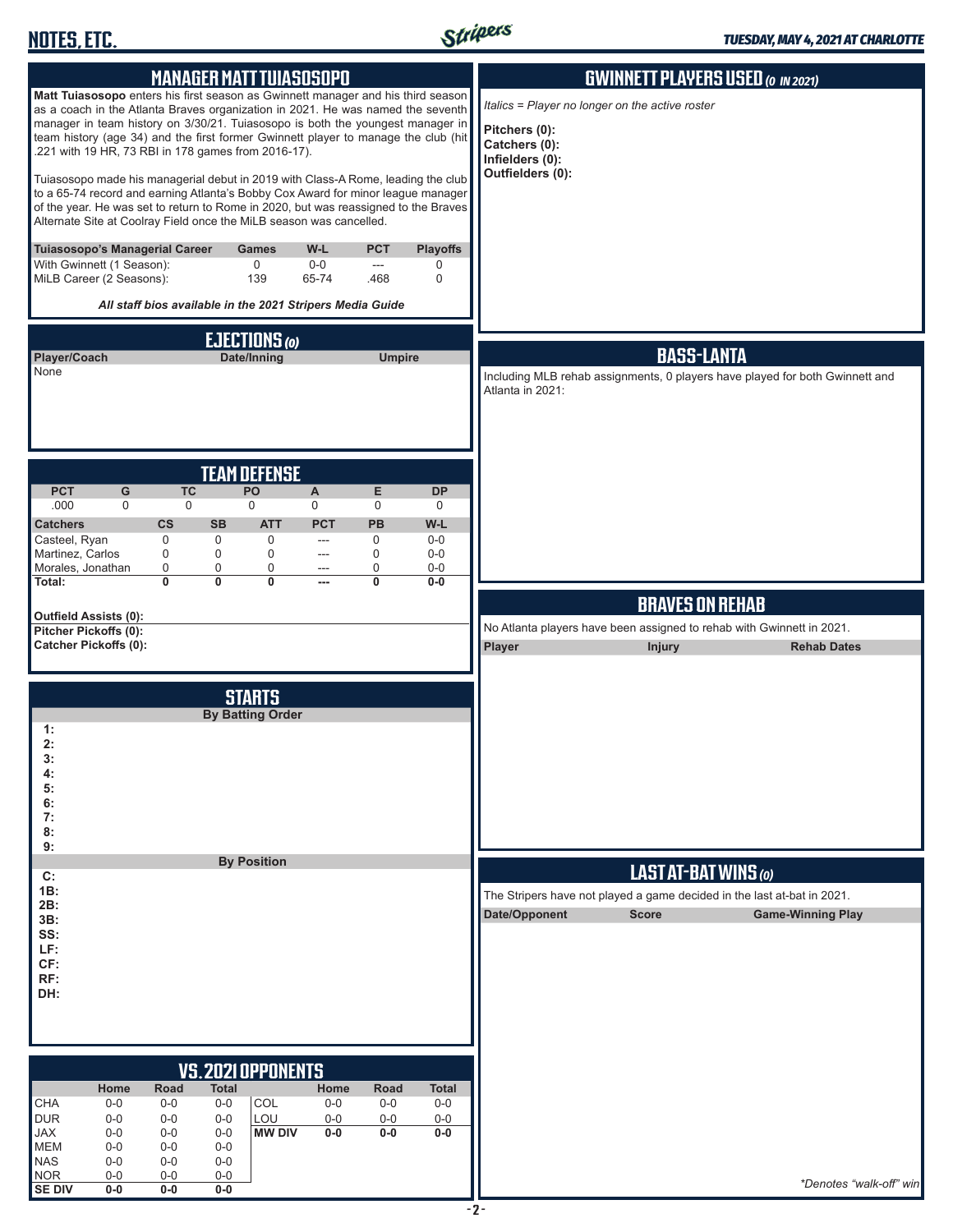## **STARTING PITCHER**



**ON BRAVES 40-MAN ROSTER BIO ON PAGE 78 OF MEDIA GUIDE**

#### *TUESDAY, MAY 4, 2021 AT CHARLOTTE*

# **50****KYLE MULLER**

**B/T:** R/L **BORN:** 10/7/97 in Dallas, TX (age 23) **HT:** 6-7 **ACQUIRED:** Braves' 2nd Round Pick (44th Overall) in 2016 June draft out of Jesuit College Prep (Dallas, TX)

**TONIGHT:** Muller makes his Triple-A debut in game one of this six-game series at Charlotte. It is his 69th career MiLB appearance (68th start).

**OPENING NIGHT START:** He will be the third pitcher in Gwinnett history to make his Triple-A debut as the Opening Night starter, joining **Tommy Hanson** (4/9/09 at Charlotte, ND, 4.1 IP, 3 H, 0 R, 2 BB, 10 SO in 9-1 victory) and **Mike Soroka** (4/6/18 at Norfolk, win, 5.0 IP, 3 H, 0 R, 1 BB, 5 SO in 3-1 victory).

*PROSPECTING:* Muller is currently ranked as the Atlanta Braves' No. 5 prospect by MLB.com and No. 7 prospect by *Baseball America*. Additionally, *BA* rates him as the owner of both the "Best Fastball" and "Best Curveball" in the Braves system.

*2021 SPRING TRAINING:* He went 0-0 with a 0.00 ERA (0 ER in 2.0 IP, 2 H, 0 BB, 3 SO) in two relief outings ... Atlanta optioned him to Gwinnett on 3/12.

*2020 SEASON:* Muller was a member of the Braves' 60-man player pool, but spent the entire season at the Alternate Site in Gwinnett and did not make his MLB debut.

*CAREER ACCOLADES:* 2018 Arizona Fall League Rising Stars Game (1-0, 2.53 ERA in 7G with Peoria) ... Southern League Pitcher of the Week (5/26/19) ... 2019 Southern League Midseason All-Star (4-4, 3.18 ERA, .188 BAA in 14 first-half starts).

| <b>MULLER'S OVERALL STATS</b> |                     |           |                |       |           |           |           |            |       |
|-------------------------------|---------------------|-----------|----------------|-------|-----------|-----------|-----------|------------|-------|
| Year                          | Team                | W-L       | <b>ERA</b>     | G/GS  | <b>HR</b> | <b>BB</b> | <b>SO</b> | <b>BAA</b> | WHIP. |
|                               | 2021 Gwinnett (AAA) | $\sim$    | $\overline{a}$ | 0/0   |           | 00        | 00        | ---        | ---   |
| MiLB Career:                  |                     | $20 - 10$ | 3.03           | 68/67 | 18        | 144       | 336       | 223        | 1.25  |
| MLB Career:                   |                     | $0 - 0$   | $\sim$         | 0/0   |           |           |           | ---        | ---   |

| <b>MULLER'S 2021 SPLITS (WITH GWINNETT)</b> |                       |          |                |  |  |  |  |
|---------------------------------------------|-----------------------|----------|----------------|--|--|--|--|
|                                             | $0-0, - -$ ERA $(0G)$ | Vs. LHB: | .--- BAA. 0 HR |  |  |  |  |
| Home:<br>Road:                              | $0-0, - -$ ERA $(0G)$ | Vs. RHB: | .--- BAA. 0 HR |  |  |  |  |

| MULLER VS. CHARLOTTE |     |                          |   |           |     |  |    |    |    |  |
|----------------------|-----|--------------------------|---|-----------|-----|--|----|----|----|--|
|                      | W-L | <b>ERA</b>               | G | <b>GS</b> | ΙP  |  | ER | HR | ВB |  |
| 12021:               | 0-0 | $\overline{\phantom{a}}$ |   |           | 0.0 |  |    |    |    |  |
| Career:              | 0-0 | $\overline{a}$           |   |           |     |  |    |    |    |  |

| <b>MULLER'S HIGHS &amp; LOWS'</b> |               |                                    |  |  |  |  |  |  |
|-----------------------------------|---------------|------------------------------------|--|--|--|--|--|--|
|                                   | <b>Season</b> | Career (MiLB and MLB)              |  |  |  |  |  |  |
| IIP:                              |               | 7.1 (7/20/18, FLA @ CLR)           |  |  |  |  |  |  |
| So:                               |               | 12 (7/9/18, FLA @ DBT)             |  |  |  |  |  |  |
| BB:                               |               | 6 (4/19/19, MIS @ CHA)             |  |  |  |  |  |  |
| Iн.                               |               | 9 (2x, last: 6/28/18, FLA vs. DUN) |  |  |  |  |  |  |
| <b>IER:</b>                       |               | 6 (2x, last: 6/29/19, MIS vs. JXN) |  |  |  |  |  |  |
| Low-Hit CG: --                    |               | No 9.0-IP CG                       |  |  |  |  |  |  |
| Low-ER CG: --                     |               | No 9.0-IP CG                       |  |  |  |  |  |  |

| Team | Date/Opp. | Result |  |  |  |  | MULLER'S 2021 STARTS (ALL LEVELS)<br>IP H R ER HR BB SO NP-S Opp. Starter | Result Notes |  |
|------|-----------|--------|--|--|--|--|---------------------------------------------------------------------------|--------------|--|
|      |           |        |  |  |  |  |                                                                           |              |  |
|      |           |        |  |  |  |  |                                                                           |              |  |
|      |           |        |  |  |  |  |                                                                           |              |  |
|      |           |        |  |  |  |  |                                                                           |              |  |
|      |           |        |  |  |  |  |                                                                           |              |  |
|      |           |        |  |  |  |  |                                                                           |              |  |
|      |           |        |  |  |  |  |                                                                           |              |  |
|      |           |        |  |  |  |  |                                                                           |              |  |
|      |           |        |  |  |  |  |                                                                           |              |  |
|      |           |        |  |  |  |  |                                                                           |              |  |
|      |           |        |  |  |  |  |                                                                           |              |  |
|      |           |        |  |  |  |  |                                                                           |              |  |
|      |           |        |  |  |  |  |                                                                           |              |  |
|      |           |        |  |  |  |  |                                                                           |              |  |
|      |           |        |  |  |  |  |                                                                           |              |  |
|      |           |        |  |  |  |  |                                                                           |              |  |
|      |           |        |  |  |  |  |                                                                           |              |  |
|      |           |        |  |  |  |  |                                                                           |              |  |
|      |           |        |  |  |  |  |                                                                           |              |  |
|      |           |        |  |  |  |  |                                                                           |              |  |
|      |           |        |  |  |  |  |                                                                           |              |  |
|      |           |        |  |  |  |  |                                                                           |              |  |
|      |           |        |  |  |  |  |                                                                           |              |  |
|      |           |        |  |  |  |  |                                                                           |              |  |
|      |           |        |  |  |  |  |                                                                           |              |  |
|      |           |        |  |  |  |  |                                                                           |              |  |
|      |           |        |  |  |  |  |                                                                           |              |  |
|      |           |        |  |  |  |  |                                                                           |              |  |
|      |           |        |  |  |  |  |                                                                           |              |  |
|      |           |        |  |  |  |  |                                                                           |              |  |
|      |           |        |  |  |  |  |                                                                           |              |  |

| STRIPERS STARTING PITCHERS |       |            |           |    |          |                     |                            |  |  |  |  |
|----------------------------|-------|------------|-----------|----|----------|---------------------|----------------------------|--|--|--|--|
| <b>Pitcher</b>             | W-L   | <b>ERA</b> | <b>GS</b> | QS | Team W-L | <b>Run Support</b>  | <b>Last Gwinnett Start</b> |  |  |  |  |
| Davidson, Tucker           |       |            |           |    |          |                     |                            |  |  |  |  |
| De La Cruz, Jasseel        |       |            |           |    |          |                     |                            |  |  |  |  |
| Muller, Kyle               |       |            |           |    |          |                     |                            |  |  |  |  |
| Wilson, Bryse              |       |            |           |    |          |                     |                            |  |  |  |  |
| Wright, Kyle               |       |            |           |    |          |                     |                            |  |  |  |  |
| Total:                     | $0-0$ | $-1$       |           | 0  | $0-0$    | $0.00$ RPG (0 Tot.) |                            |  |  |  |  |
|                            |       |            |           |    |          |                     |                            |  |  |  |  |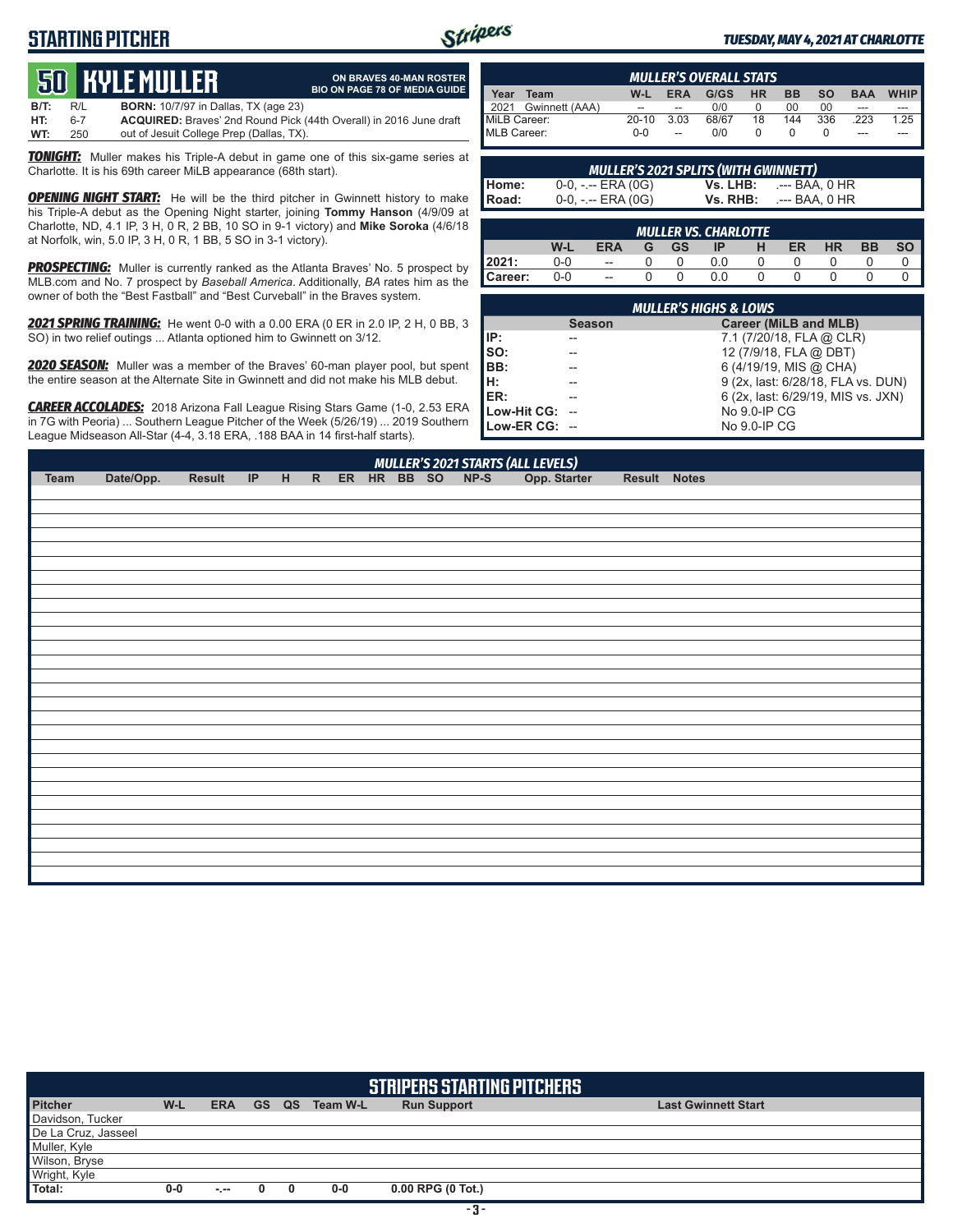# Stripers

#### *TUESDAY, MAY 4, 2021 AT CHARLOTTE*

## **PITCHING STAFF**

| <b>BULLPEN SUMMARY</b> |       |            |   |           |            |        |              |                                                        |  |  |  |
|------------------------|-------|------------|---|-----------|------------|--------|--------------|--------------------------------------------------------|--|--|--|
| <b>Pitcher</b>         | $W-L$ | <b>ERA</b> | G | <b>GF</b> | <b>HLD</b> | SV/OPP | <b>IR/RS</b> | <b>Last Gwinnett Outing</b><br><b>Scoreless Streak</b> |  |  |  |
| Arano, Victor          |       |            |   |           |            |        |              |                                                        |  |  |  |
| Bradford, Chasen       |       |            |   |           |            |        |              |                                                        |  |  |  |
| Burrows, Thomas (L)    |       |            |   |           |            |        |              |                                                        |  |  |  |
| Chavez, Jesse          |       |            |   |           |            |        |              |                                                        |  |  |  |
| Edwards Jr., Carl      |       |            |   |           |            |        |              |                                                        |  |  |  |
| Hernandez, Daysbel     |       |            |   |           |            |        |              |                                                        |  |  |  |
| Horacek, Mitch (L)     |       |            |   |           |            |        |              |                                                        |  |  |  |
| Johnstone, Connor      |       |            |   |           |            |        |              |                                                        |  |  |  |
| Jones, Nate            |       |            |   |           |            |        |              |                                                        |  |  |  |
| Kelley, Trevor         |       |            |   |           |            |        |              |                                                        |  |  |  |
| Lee, Dylan (L)         |       |            |   |           |            |        |              |                                                        |  |  |  |
|                        |       |            |   |           |            |        |              |                                                        |  |  |  |

## *VICTOR ARANO - RHP - #54:*

- **• Spring Training:** 0-1, 34.71 ERA, .538 BAA, 1 SV in 3G with Atlanta.
- **• 2020:** Was a member of Philadelphia's 60-man player pool, but spent the entire year at the Alternate Site in Lehigh Valley ... DFA'd by the Phillies on 1/18.
- **• 2019:** Limited to just 6G with Triple-A Lehigh Valley (2-0, 0.00 ERA in 3G) and Philadelphia (1-0, 3.86 ERA in 3G) ... Was on injured list from 4/20-end of season (right elbow inflammation).
- **• Acquired:** Claimed off waivers from Philadelphia (1/22/21) ... Originally signed by the Los Angeles Dodgers as a non-drafted free agent (4/4/13).
- **• MLB Career:** 3-2, 2.65 ERA, .224 BAA, 3 SV in 73G with Philadelphia (2017-19).

#### *CHASEN BRADFORD - RHP - #28:*

- **• Spring Training:** Did not pitch in Atlanta's MLB camp.
- **• 2020:** Re-signed by Seattle to an MiLB deal on 1/15, but was not included on the Mariners' 60-man player pool ... Did not play.
- **• 2019:** Split time between Seattle (0-0, 4.86 ERA, 1 SV in 12G) and Triple-A Tacoma (0-0, 6.75 ERA, 1 SV in 5G).
- **• Acquired:** MiLB FA (3/15/21) ... Originally the New York Mets' 35th round pick in 2011 out of the University of Central Florida.
- **• MLB Career:** 7-0, 3.89 ERA, .253 BAA, 1 SV in 86G with NYM, SEA (2017-19).

## *THOMAS BURROWS - LHP - #49:*

- **• MLB.com Prospect Rankings:** #22 (Braves Top 30).
- **• Spring Training:** 0-1, 6.75 ERA, .222 BAA, 0 SV in 4G with Atlanta.
- **• 2020:** Was an NRI to Braves Spring Training, but not included on 60-man player pool ... Did not play.
- **• 2019:** Went 2-4 with a 4.42 ERA, .221 BAA, and 7 saves (7-for-9) in 43G between Double-A Mississippi and Gwinnett ... Stranded 16 of 17 inherited runners with the Stripers (94.1%) ... Won Atlanta's Bill Lucas Award for community service.
- **• Acquired:** Via trade with Seattle (1/11/17) ... Originally the Mariners' 4th-round pick in 2016 out of the University of Alabama.

## *JESSE CHAVEZ - RHP - #40:*

- **• Spring Training:** 0-0, 14.54 ERA, .429 BAA, 0 SV in 5G with the Los Angeles Angels ... Released on 3/25.
- **• 2020:** Logged 18G with Texas, going 0-0 with a 6.88 ERA and .303 BAA.
- **• 2019:** In 48G (9 starts) with Texas, went 3-5 with a 4.85 ERA, .267 BAA, and 1 save. **• Acquired:** MiLB FA (4/17/21) ... Originally Texas's 42nd round pick in 2002 out of Riverside Community College (Riverside, CA).
- **• MLB Career:** 41-58, 4.52 ERA, .266 BAA, 8 SV in 481G with PIT, ATL, KC, TOR, OAK, LAD, LAA, TEX, CHC (2008-20) ... Made his lone MLB Postseason appearance with the Cubs in 2018 NL Wild Card Game (1.0 IP, 1 H, 0 R, 0 SO).

## *CARL EDWARDS JR. - RHP - #56:*

- **• Spring Training:** 0-0, 1.08 ERA, .233 BAA, 0 SV in 8G with Atlanta ... Released on 3/25, re-signed to MiLB deal on 3/31.
- **• 2020:** Limited to 5G with Seattle (0-0, 1.93 ERA, .125 BAA, 1 SV) ... Placed on the 10-day injured list on 8/7 (right forearm strain), missed the rest of the season.
- **• 2019:** Went 1-1 with an 8.47 ERA and .190 BAA in 22G with Chicago and San Diego ... Traded bu the Cubs to the Padres on 7/31 in exchange for LHP Brad Wieck.
- **• Acquired:** MiLB FA (2/2/21) ... Originally Texas' 48th-round pick in 2011.
- **• MLB Career:** 9-8, 3.54 ERA, .156 BAA, 3 SV in 199G with CHC, SD, SEA (2015-20) ... Pitched in 2016 and 2017 Postseasons with the Cubs (1-2, 6.55 ERA in 15G).

#### *DAYSBEL HERNANDEZ - RHP - #36:*

- **• MLB.com Prospect Ranks:** #17 (Braves Top 30).
- **• Spring Training:** 0-0, 9.00 ERA, .353 BAA, 0 SV in 6G with Atlanta.
- **• 2020:** Was not on the Braves' 60-man player pool ... Participated in Atlanta's Instructional League at Coolray Field in October.
- **• 2019:** Spent the entire season with Advanced-A Florida, going 5-2 with a 1.71 ERA, .184 BAA, and 7 SV (7-for-10) in 35G ... Named an MiLB.com Braves Org. All-Star.
- **• Acquired:** NDFA (9/13/17) out of Sandino, Cuba.

## *MITCH HORACEK - LHP - #59:*

- **• Spring Training:** Did not pitch in Atlanta's MLB camp.
- **• 2020:** Signed with Minnesota, but was not on the Twins' 60-man player pool. **• 2019:** Pitched for both Double-A Hartford (4-0, 2.48 ERA in 34G) and Triple-A
- Albuquerque (1-1, 18.75 ERA in 12G) in the Colorado Rockies organization. **• Acquired:** MiLB FA (3/25/21) ... Originally Baltimore's 9th-round pick in 2013 out of Dartmouth College (Hanover, NH).

## *CONNOR JOHNSTONE - RHP - #51:*

- **• Spring Training:** 0-1, 4.76 ERA, .273 BAA, 1 SV in 6G with Atlanta.
- **• 2020:** Was an NRI to Braves Spring Training, but not on 60-man player pool. **• 2019:** With Double-A Mississippi and Gwinnett, went 7-4 with a 4.24 ERA, .296 BAA,
- and 1 SV in 35G (7 starts) ... His 7 wins ranked T-8th among Braves farmhands. **• Acquired:** Braves 21st-round pick in 2017 out of Wake Forest University.

## *NATE JONES - RHP - #48:*

- **• 2021:** Made Braves' Opening Day roster ... Went 0-2 with a 3.48 ERA in 12G (10.1 IP) with Atlanta before being optioned on 5/3 (to Braves Alternate Training Site).
- **• Spring Training:** 0-0, 1.23 ERA, .125 BAA in 7G with Atlanta.
- **• 2020:** Pitched in 21 games with Cincinnati, going 0-1 with a 6.27 ERA and 23 SO in 18.2 IP ... Released by the Reds on 9/25 ... Pitched to a 3.52 ERA in first 10 games.
- **• 2019:** With the Chicago White Sox, went 0-1 with a 3.48 ERA and 1 SV in 13G over 10.1 IP ... Traded to Texas on 7/31 and spent rest of the season on injured list.
- **• Acquired:** Signed by Atlanta to a MiLB contract on 2/9/21 ... Originally the White Sox' 5th-round pick in 2007 out of Northern Kentucky University.
- **• MLB Career:** 22-16, 3.32 ERA, .237 BAA, 9 SV in 317G with CWS, CIN, ATL (2012- 21) ... Went 8-0 with a 2.39 ERA over 65G in his rookie year in 2012.

## *TREVOR KELLEY - RHP - #43:*

- **• Spring Training:** Did not pitch in Chicago Cubs' MLB camp ... Released on 4/23.
- **• 2020:** Pitched in 4G with Philadelphia, going 0-0 with a 10.80 ERA ... Outrighted on 8/14 and spent the rest of the season at the Phillies Alternate Site.
- **• 2019:** In 52G with Triple-A Pawtucket, went 5-5 with a 1.79 ERA, .216 BAA, and 12 SV ... Was an International League Midseason and Postseason All-Star and a *Baseball America* Triple-A All-Star ... Led IL in appearances and was T-1st in saves ... Made MLB debut on 7/2 at Toronto and logged 10G with Boston (0-3, 8.64 ERA).
- **• Acquired:** MiLB FA (4/28/21) ... Originally Boston's 36th-round pick in 2015 out of the University of North Carolina at Chapel Hill.
- **• MLB Career:** 0-3, 9.26 ERA, .347 BAA, 0 SV in 14G with Boston (2019) and Philadelphia (2020).

## *DYLAN LEE - LHP - #58:*

- **• Spring Training:** 0-0, 0.00 ERA, 0 SV in 2G with Miami ... Released on 3/29.
- **• 2020:** Was a non-roster invite to Marlins Spring Training, but was not on Miami's 60-man player pool ... Did not play.
- **• 2019:** Logged 45G between Double-A Jacksonville (0-3, 1.91 ERA, .176 BAA, 13 SV in 32G) and Triple-A New Orleans (1-3, 4.71 ERA, .329 BAA, 0 SV in 13G).
- **• Acquired:** MiLB FA (4/15/21) ... Originally Miami's 10th-round pick in 2016 out of Cal State Fresno (Fresno, CA).

| <b>PITCHER AWARDS &amp; HONORS</b> |                                    |                              |           |          |          |                              |           |           |           |  |  |
|------------------------------------|------------------------------------|------------------------------|-----------|----------|----------|------------------------------|-----------|-----------|-----------|--|--|
| <b>Pitcher</b>                     | <b>Stats</b><br><b>Award/Date</b>  |                              |           |          |          |                              |           |           |           |  |  |
|                                    |                                    |                              |           |          |          |                              |           |           |           |  |  |
|                                    |                                    |                              |           |          |          |                              |           |           |           |  |  |
|                                    |                                    |                              |           |          |          |                              |           |           |           |  |  |
|                                    | <b>STRIPERS PITCHING BREAKDOWN</b> |                              |           |          |          |                              |           |           |           |  |  |
|                                    | W-L                                | <b>ERA</b>                   | <b>IP</b> | н        | R        | <b>ER</b>                    | <b>HR</b> | <b>BB</b> | <b>SO</b> |  |  |
| Starters:                          | $0 - 0$                            | 0.00                         | 0.0       | $\Omega$ | 0        | 0                            | 0         | 0         | 0         |  |  |
| <b>Relievers:</b>                  | $0-0$                              | 0.00                         | 0.0       | 0        | 0        | 0                            | 0         | 0         | 0         |  |  |
| Total:                             | $0 - 0$                            | 0.00                         | 0.0       | 0        | $\Omega$ | $\Omega$                     | 0         | 0         | 0         |  |  |
|                                    |                                    |                              |           |          |          |                              |           |           |           |  |  |
|                                    |                                    | <b>Saves/Opp:</b> 0/0 (---%) |           | Holds: 0 |          | <b>IR/Scored: 0/0 (---%)</b> |           |           |           |  |  |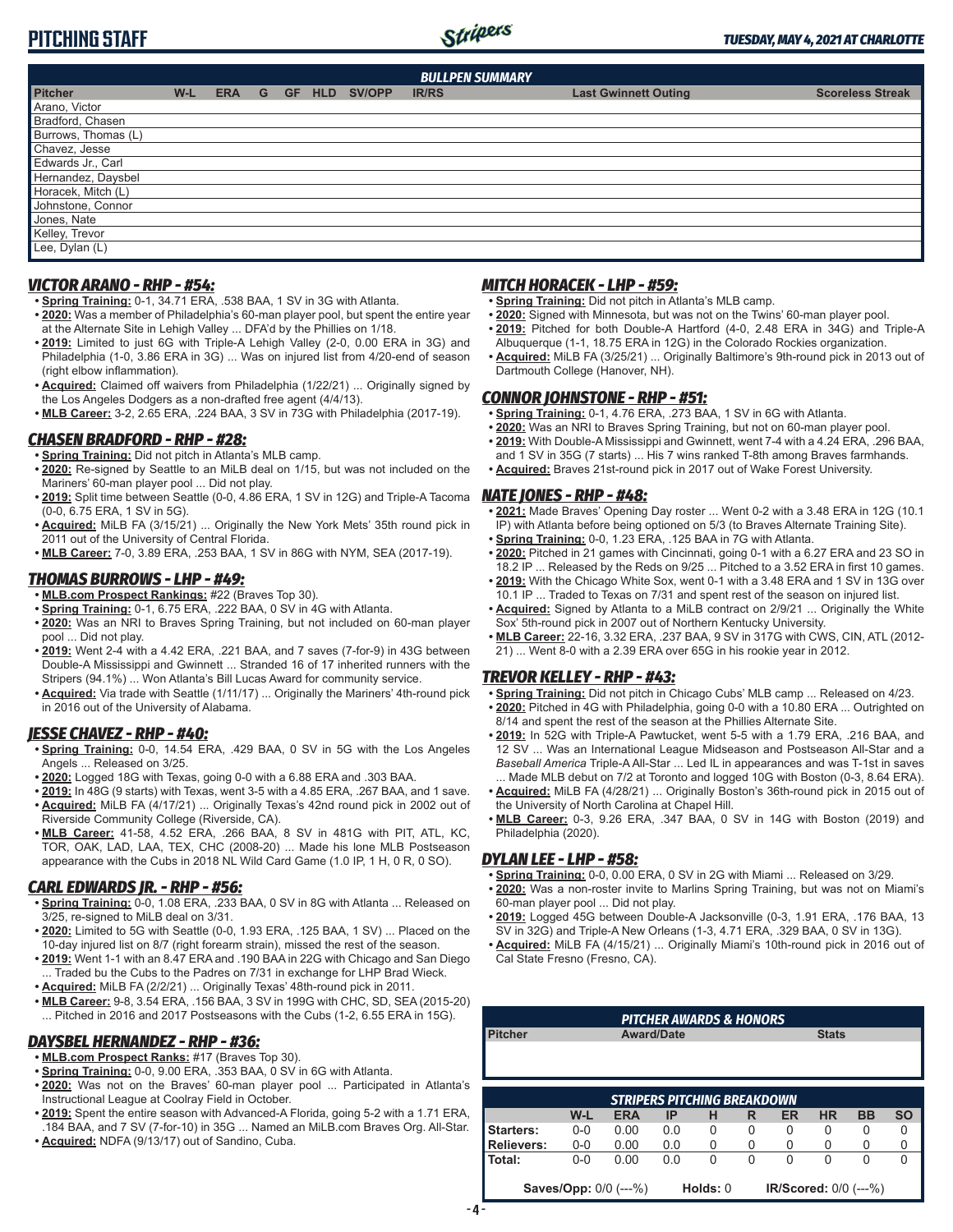## **OFFENSE**



### *TUESDAY, MAY 4, 2021 AT CHARLOTTE*

| <b>TOTAL:</b>     | .000, 0 HR, .000 OPS | <b>RISP:</b>           | .000, 0 HR, .000 OPS | <b>RUNS/INNING:</b> | $\mathbf{1}$ | 2 <sup>1</sup>           | $\mathbf{3}$ | 4           | 5 <sub>1</sub> | 6           | $\overline{7}$ | 8                | 9        | X           | <b>TOT</b> |
|-------------------|----------------------|------------------------|----------------------|---------------------|--------------|--------------------------|--------------|-------------|----------------|-------------|----------------|------------------|----------|-------------|------------|
| Vs. LHP:          | 000, 0 HR, 000 OPS   | <b>RISP/20:</b>        | .000, 0 HR, .000 OPS | Stripers:           | $\mathbf 0$  | $\mathbf 0$              | 0            | 0           | $\mathbf 0$    | $\mathbf 0$ | $\Omega$       | $\Omega$         | $\Omega$ | $\mathbf 0$ | $\Omega$   |
| Vs. RHP:          | .000, 0 HR, .000 OPS | LOADED:                | .000, 0 HR, .000 OPS | Opponents:          | $\mathbf 0$  | $\mathbf 0$              | $\mathbf 0$  | $\mathbf 0$ | $\mathbf 0$    | 0           | 0              | 0                | $\Omega$ | $\mathbf 0$ | 0          |
|                   |                      |                        |                      |                     |              |                          |              |             |                |             |                |                  |          |             |            |
|                   |                      |                        |                      | <b>BATTER'S BOX</b> |              |                          |              |             |                |             |                |                  |          |             |            |
| Player            |                      | <b>Season with GWN</b> |                      | 5/4 at CHA          |              | <b>Active Hit Streak</b> |              |             |                |             |                | <b>Road Trip</b> |          |             |            |
| Almonte, Abraham  |                      |                        |                      |                     |              |                          |              |             |                |             |                |                  |          |             |            |
| Arcia, Orlando    |                      |                        |                      |                     |              |                          |              |             |                |             |                |                  |          |             |            |
| Brugman, Jaycob   |                      |                        |                      |                     |              |                          |              |             |                |             |                |                  |          |             |            |
| Camargo, Johan    |                      |                        |                      |                     |              |                          |              |             |                |             |                |                  |          |             |            |
| Casteel, Ryan     |                      |                        |                      |                     |              |                          |              |             |                |             |                |                  |          |             |            |
| Demeritte, Travis |                      |                        |                      |                     |              |                          |              |             |                |             |                |                  |          |             |            |
| Ervin, Phillip    |                      |                        |                      |                     |              |                          |              |             |                |             |                |                  |          |             |            |
| Goins, Ryan       |                      |                        |                      |                     |              |                          |              |             |                |             |                |                  |          |             |            |
| Gore, Terrance    |                      |                        |                      |                     |              |                          |              |             |                |             |                |                  |          |             |            |
| Martinez, Carlos  |                      |                        |                      |                     |              |                          |              |             |                |             |                |                  |          |             |            |
| Morales, Jonathan |                      |                        |                      |                     |              |                          |              |             |                |             |                |                  |          |             |            |
| Sanchez, Yolmer   |                      |                        |                      |                     |              |                          |              |             |                |             |                |                  |          |             |            |
| Snider, Travis    |                      |                        |                      |                     |              |                          |              |             |                |             |                |                  |          |             |            |
| Unroe, Riley      |                      |                        |                      |                     |              |                          |              |             |                |             |                |                  |          |             |            |
| Waters, Drew      |                      |                        |                      |                     |              |                          |              |             |                |             |                |                  |          |             |            |

|           | <b>HOME RUNS</b><br><b>MULTI-GAMES</b>                     |    |             |           |          |          |          |                        |                                      |             |            |           |  |
|-----------|------------------------------------------------------------|----|-------------|-----------|----------|----------|----------|------------------------|--------------------------------------|-------------|------------|-----------|--|
| Player    | 1R                                                         | 2R | 3R          | <b>GS</b> | Tot.     |          |          | Off LH Off RH Team W-L | <b>Last HR with Gwinnett</b>         | <b>Hit</b>  | <b>RBI</b> | <b>HR</b> |  |
| Almonte   | 0                                                          | 0  | 0           | 0         | 0        | 0        | 0        | $0-0$                  | ---                                  | 0           | O          |           |  |
| Arcia     | 0                                                          | 0  | $\mathbf 0$ | $\Omega$  | 0        | 0        | 0        | $0-0$                  | ---                                  | 0           | $\Omega$   | 0         |  |
| Brugman   | 0                                                          | 0  | 0           | $\Omega$  | 0        | 0        | 0        | $0-0$                  |                                      | 0           | $\Omega$   | 0         |  |
| Camargo   | $\Omega$                                                   | 0  | $\Omega$    | $\Omega$  | 0        | $\Omega$ | 0        | $0-0$                  | 8/28/19 vs. NOR, 2R (Ty Blach)       | $\Omega$    | $\Omega$   | 0         |  |
| Casteel   | 0                                                          | 0  | 0           | 0         | 0        | 0        | $\Omega$ | $0 - 0$                |                                      | 0           | $\Omega$   | 0         |  |
| Demeritte | 0                                                          | 0  | $\Omega$    | $\Omega$  | 0        | 0        | 0        | $0-0$                  | 7/20/19 vs. ROC, 3R (Devin Smeltzer) | $\mathbf 0$ | $\Omega$   | 0         |  |
| Ervin     | 0                                                          | 0  | 0           | 0         | 0        | 0        | 0        | $0-0$                  | ---                                  | 0           | $\Omega$   | 0         |  |
| Goins     | 0                                                          | 0  | $\Omega$    | $\Omega$  | 0        | $\Omega$ | 0        | $0-0$                  | ---                                  | $\Omega$    | $\Omega$   | 0         |  |
| Gore      | 0                                                          | 0  | 0           | 0         | 0        | 0        | 0        | $0-0$                  |                                      | 0           | $\Omega$   | 0         |  |
| Martinez  | 0                                                          | 0  | 0           | 0         | 0        | 0        | 0        | $0-0$                  | ---                                  | 0           | $\Omega$   | 0         |  |
| Morales   | 0                                                          | 0  | $\Omega$    | $\Omega$  | 0        | 0        | 0        | $0-0$                  | 6/16/19 at SYR, 1R (Ryley Gilliam)   | $\Omega$    | $\Omega$   | 0         |  |
| Sanchez   | $\Omega$                                                   | 0  | $\Omega$    | $\Omega$  | $\Omega$ | $\Omega$ | $\Omega$ | $0-0$                  | ---                                  | $\Omega$    | $\Omega$   | 0         |  |
| Snider    | 0                                                          | 0  | 0           | 0         | 0        | 0        | 0        | $0-0$                  | ---                                  | 0           | $\Omega$   | 0         |  |
| Unroe     | 0                                                          | 0  | $\Omega$    | $\Omega$  | 0        | 0        | 0        | $0-0$                  | 7/19/19 vs. ROC, 1R (Drew Hutchison) | $\Omega$    | $\Omega$   | 0         |  |
| Waters    | 0                                                          | 0  | $\Omega$    | $\Omega$  | 0        | 0        | 0        | $0-0$                  | 8/31/19 at DUR, 1R (Josh Fleming)    | $\Omega$    | $\Omega$   | 0         |  |
| Total:    | 0                                                          | 0  | 0           | 0         | 0        |          |          |                        |                                      |             |            |           |  |
|           | Leadoff Homers, Game (0x):<br><b>Walk-Off Homers (0x):</b> |    |             |           |          |          |          |                        |                                      |             |            |           |  |

**Inside-the-Park Homers (0x):**

**Back-to-Back Homers (0x):**

|               |      |                   | <b>PINCH HITTERS</b> |                                   |              |           |            |        | <b>HITTING STREAKS (10-PLUS GAMES)</b> |              |  |
|---------------|------|-------------------|----------------------|-----------------------------------|--------------|-----------|------------|--------|----------------------------------------|--------------|--|
| <b>Player</b> | AVG. | <b>AB</b>         | н                    | 2B                                | 3B           | <b>HR</b> | <b>RBI</b> | Player | Length/Dates                           | <b>Stats</b> |  |
| Totals:       | .000 | $\mathbf{0}$      | 0                    | 0                                 | 0            | 0         | 0          |        |                                        |              |  |
|               |      |                   |                      |                                   |              |           |            |        |                                        |              |  |
|               |      |                   |                      |                                   |              |           |            |        |                                        |              |  |
|               |      |                   |                      | <b>BATTER AWARDS &amp; HONORS</b> |              |           |            |        | <b>ON-BASE STREAKS (20-PLUS GAMES)</b> |              |  |
| Pitcher       |      | <b>Award/Date</b> |                      |                                   | <b>Stats</b> |           |            | Player | Length/Dates                           | <b>Stats</b> |  |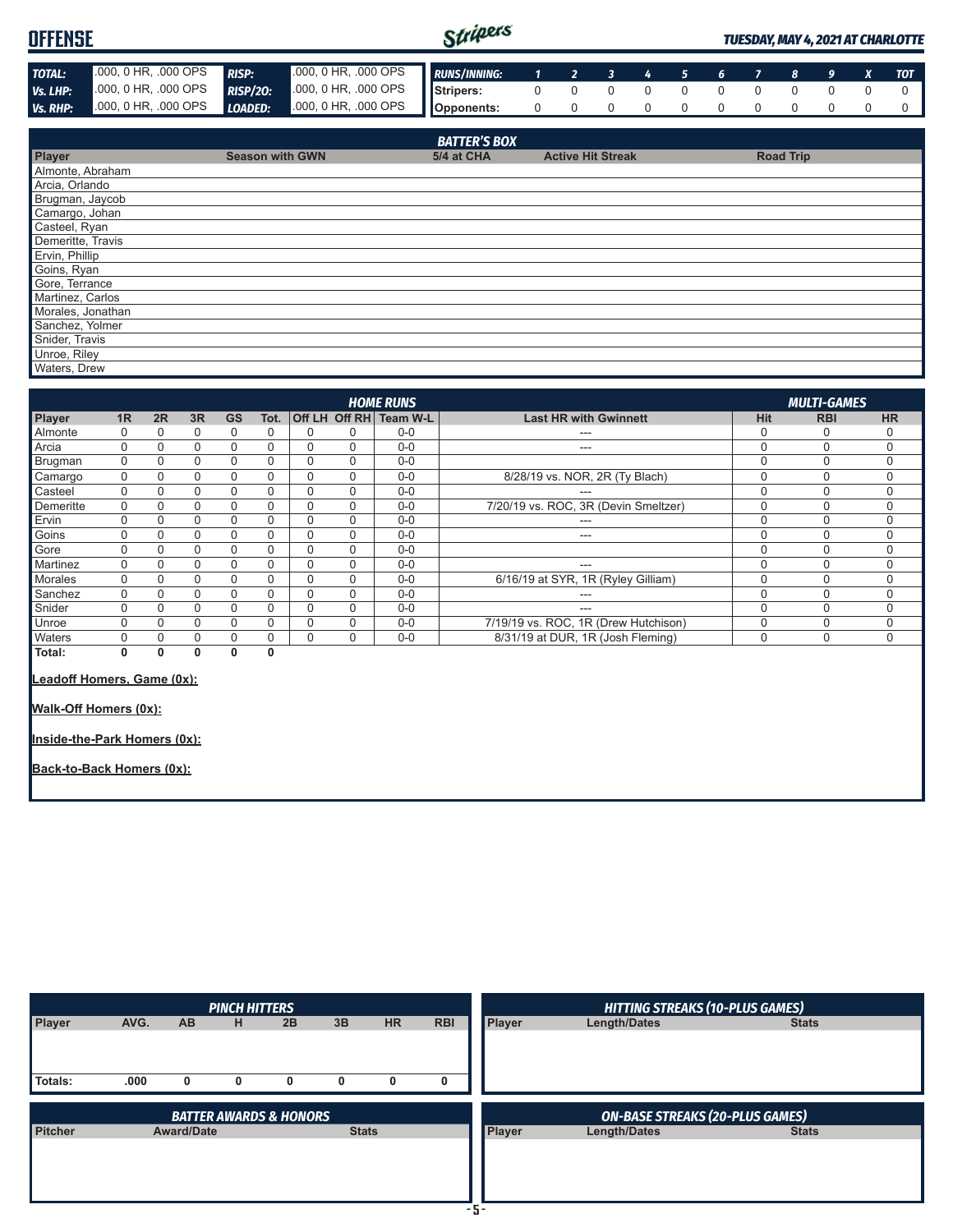## **BATTER BLURBS**



## *ABRAHAM ALMONTE - OF - #7*

- **• Spring Training:** .156, 3 2B, 1 3B, 3 R, 1 RBI, 1 SB, .595 OPS in 17G with Atlanta. **• 2020:** Played 7G with San Diego, batting .091 (1-for-11, 1 SB).
- **• Acquired:** MLB FA (10/30/20) ... Outrighted to the Braves Alternate Site on 3/26 ... Originally signed by the New York Yankees as a NDFA (7/2/05).
- **• MLB Career:** .237, 58 2B, 13 3B, 18 HR, 97 RBI, 25 SB in 376G with SEA, SD, CLE, KC, and ARI (2013-20).

#### *ORLANDO ARCIA - INF - #13*

- **• 2021:** Was on Milwaukee's Opening Day roster and batted .091 (1-for-11, 1 RBI) in 4G before being traded to Atlanta on 4/6 (sent to Braves Alternate Site).
- **• Spring Training:** .191, 4 2B, 4 R, 6 RBI, .517 OPS in 19G with Milwaukee. **• 2020:** Spent 59 games with the Brewers, batting .260 (10 2B, 1 3B, 5 HR, 22 R, 20 RBI, 2 SB) ... Played in 2 Postseason games (.143, 1-for-7, 1 HR, 2 RBI).
- **• Acquired:** Via trade with Milwaukee in exchange for RHP Chad Sobotka and RHP Patrick Weigel (4/6/21) ... Originally signed by Milwaukee as a NDFA (10/22/10).
- **• MLB Career:** .244, 69 2B, 7 3B, 42 HR, 180 RBI, 39 SB in 542G with Milwaukee (2016-21) ... Played in the Postseason from 2018-20 (.295, 4 HR, 6 RBI in 13G).

#### *JAYCOB BRUGMAN - OF - #14*

- **• Spring Training:** Did not play in Atlanta's MLB camp.
- **• 2020:** Was a non-roster invitee with the Chicago White Sox, but was not included on the 60-man player pool and did not play.
- **• 2019:** Hit .279 (22 2B, 1 3B, 24 HR, 66 RBI, .955 OPS) in 81 Triple-A games, playing for Norfolk (3G, released by Baltimore on 5/24) and Tacoma (78G, signed by Seattle on 6/1) 23 of his career-high 24 blasts came with the Rainiers.
- **• Acquired:** MiLB FA (12/26/20) ... Originally Oakland's 17th-round pick in 2013 out of Brigham Young University (Provo, UT).
- **• MLB Career:** .266, 2 2B, 0 3B, 3 HR, 12 RBI, 1 SB in 48G with Oakland (2017).

### *JOHAN CAMARGO - INF - #17*

- **• 2021:** In 2 stints with Atlanta (4/3-8, 4/16-29), is 0-for-11 in 9G.
- **• Spring Training:** .186, 2 2B, 1 HR, 4 R, 3 RBI in 18G with Atlanta.
- **• 2020:** Made Braves' Opening Day roster and batted .200 (8 2B, 4 HR, 16 R, 9 RBI) in 35G ... Added to the NLCS roster in place of injured Adam Duvall prior to Game 2 and played in 4G (.250, 2-for-8, 1 2B, 1 RBI).
- **• 2019:** In his second full MLB season, hit .233 (12 2B, 1 3B, 7 HR, 31 R, 32 RBI, 1 SB) in 98G with Atlanta ... Optioned to Gwinnett on 8/16 and hit safely in 13 of 14 games with the Stripers (.483, 6 2B, 2 HR, 10 R, 15 RBI, 1.221 OPS).
- **• Acquired:** NDFA (7/2/10) out of Panama City, Panama.
- **• MLB Career:** .258, 68 2B, 4 3B, 34 HR, 144 RBI, 2 SB in 358G with Atlanta (2017- 21) ... Played in 2018 and 2020 Postseasons (.087, 1 2B, 1 RBI in 8G).

## *RYAN CASTEEL - C - #9*

- **• Spring Training:** Did not play in Atlanta's MLB camp.
- **• 2020:** Was not on the Braves' 60-man player pool, did not play.
- **• 2019:** Played 118G with Double-A Mississippi, batting .263 (21 2B, 2 3B, 21 HR, 73 RBI, .811 OPS) ... Ranked 2nd in the Southern League in homers and RBI, 3rd in slugging (.477) ... Was his 2nd career 20-homer season (hit 22 in 2013).
- **• Acquired:** MiLB FA (3/14/21) ... Originally Colorado's 17th-round pick in 2010 out of Cleveland State Community College (Cleveland, TN).

#### *TRAVIS DEMERITTE - OF - #12*

- **• 2021:** Outrighted to Gwinnett on 2/21 and signed to a MiLB contract.
- **• Spring Training:** .133, 0 HR, 3 RBI, 1 SB, .467 OPS in 14G with Atlanta.
- **• 2020:** Hit .172 with 1 2B, 4 RBI in 18G with Detroit ... DFA'd on 2/5/21.
- **• 2019:** Made his Triple-A debut with Gwinnett and was an IL All-Star (.286, 20 HR, 73 RBI, .944 OPS in 96G) ... Has 1 of the 9 20-HR seasons in GWN history ... Traded to Detroit on 7/31, made his MLB debut (.225, 3 HR, 10 RBI in 48G).
- **• Acquired:** Off Waivers from Detroit (2/12/21) ... Originally Texas' 1st-round pick (30th overall) in 2013 out of Winder-Barrow High School (Winder, GA).
- **• MLB Career:** .217, 8 2B, 2 3B, 3 HR, 14 RBI, 3 SB with Detroit (2019-20).

## *PHILLIP ERVIN - OF - #18*

- **• 2021:** DFA'd on 3/28, outrighted to the Braves Alternate Site on 4/3.
- **• Spring Training:** .276, 0 HR, 2 RBI, 1 SB, .647 OPS in 18G with Atlanta.
- **• 2020:** Between Cincinnati and Seattle, hit .149 with 3 2B, 4 RBI, 1 SB in 37G ... DFA'd by the Reds (8/28), Mariners (12/16), and Chicago Cubs (2/20/21).
- **• Acquired:** Off waivers from the Chicago Cubs (2/22/21) ... Originally Cincinnati's 1st-round pick (27th overall) in 2013 out of Samford University (Homewood, AL).
- **• MLB Career:** .247, 26 2B, 8 3B, 17 HR, 68 RBI, 15 SB in 237G with CIN, SEA (2017-20) ... Talled 7 of his 8 career triples in 2019 (ranked 7th in NL).

## *RYAN GOINS - INF - #8*

- **• Spring Training:** .391, 2 2B, 0 HR, 5 RBI, 0 SB, .960 OPS in 16G with Atlanta.
- **• 2020:** Played in 14G with the Chicago White Sox, batting .000 (0-for-9, 4 R) ... Spent most of the year at the Alternate Site in Schaumburg, IL.
- **• Acquired:** MiLB FA (2/25/21) ... Originally Toronto's 4th-round pick in 2009 out of Dallas Baptist University (Dallas, TX).
- **• MLB Career:** .228, 71 2B, 12 3B, 22 HR, 158 RBI in 555G with TOR, KC, CWS (2013-20) ... Played for TOR in 2015, 2016 Postseason (.146, 1 HR, 5 RBI in 14G).

#### *TERRANCE GORE - OF - #5*

- **• Spring Training:** Did not play in Atlanta's MLB camp.
- **• 2020:** Logged 2G in his lone season with the Los Angeles Dodgers (0 PA).
- **• 2019:** With Kansas City, hit .275 (2 2B, 1 3B, 13 R, 1 RBI, 13 SB) in 37G ... All numbers were career highs (has just 1 hit in 19 plate appearances in his other 6 MLB seasons).
- **• Acquired:** MiLB FA (2/18/21) ... Originally Kansas City's 20th-round pick in 2011 out of Gulf Coast Community College (Panama City, FL).
- **• MLB Career:** .224, 2 2B, 1 3B, 0 HR, 1 RBI, 40 SB in 102G with KC, CHC, LAD (2014-20) ... Played in the Postseason with KC (2014-15) and CHC (2018), going 0-for-2 with 3 R, 5 SB ... Won World Series with the Royals in 2015.

#### *CARLOS MARTINEZ - C - #34*

- **• 2021:** When he plays, will make his Triple-A debut ... Is Gwinnett's lone offensive Triple-A rookie.
- **• Spring Training:** Did not play in Atlanta's MLB camp.
- **• 2020:** Was not on the Braves' 60-man player pool, did not play.
- **• 2019:** Played 63G for Double-A Mississippi, batting .198 (4 2B, 2 HR, 15 RBI, 3 SB) ... Joined Gwinnett for the IL Postseason on 9/6, but did not play.
- **• Acquired:** NDFA (11/21/12) out of Cartagena, Colombia.

## *JONATHAN MORALES - C - #20*

- **• Spring Training:** .250, 0 HR, 1 RBI, 0 SB, 1.200 OPS in 12G with Atlanta.
- **• 2020:** Spent entire year at Braves Alternate Site in Gwinnett (no MLB debut) ... Played for Caguas of the Puerto Rican Winter League (.394, 3 HR, 9 RBI in 13G), earning PWL Postseason All-Star honors.
- **• 2019:** Hit .240 (13 2B, 2 HR, 27 R, 25 RBI) in 80G between Double-A Mississippi and Gwinnett ... Logged 1 game during the IL Playoffs (0-for-1, BB).
- **• Acquired:** Braves' 25th-round pick in 2015 out of Miami-Dade Community College.

### *YOLMER SANCHEZ - INF - #2*

- **• Spring Training:** .190, 0 XBH, 2 RBI, 1 SB, .451 OPS in 15G with Baltimore ... DFA'd on 3/27, released on 3/30.
- **• 2020:** Played 11G with the Chicago White Sox, batting .313 (3 2B, 1 HR, 1 RBI, 1.164 OPS) ... Made his MLB Postseason debut in the ALWCS (1G, no at-bat).
- **• Acquired:** MiLB FA (3/31/21) ... Originally a NDFA with Chi. White Sox (5/29/09).
- **• MLB Career:** .245, 113 2B, 24 3B, 32 HR, 215 RBI, 30 SB in 657G with the Chicago White Sox (2014-20).

## *TRAVIS SNIDER - INF - #26*

- **• Spring Training:** Did not play in Atlanta's MLB camp.
- **• 2020:** Signed by Miami on 7/24 and reported to the Marlins' Alternate Site in Jupiter, FL, but was released on 8/27 and did not reach the Majors.
- **• 2019:** Played for Triple-A Reno in Arizona's system (.294, 22 2B, 4 3B, 11 HR, 41 RBI, 3 SB, .899 OPS in 93G).
- **• Acquired:** MiLB FA (2/26/21) ... Originally Toronto's 1st-round pick (14th overall) in 2006 out of Henry M. Jackson High School (Mill Creek, WA).
- **• MLB Career:** .244, 100 2B, 7 3B, 54 HR, 212 RBI, 22 SB in 630G with TOR, PIT (2008-15) ... Played for PIT in the Postseason from 2013-15 (.250, 1-for-4 in 3G).

#### *RILEY UNROE - INF - #1*

- **• Spring Training:** Did not play in Atlanta's MLB camp.
- **• 2020:** Was not on Braves' 60-man player pool ... Played for Brisbane in Australian Baseball League (.176, 0 HR, 3 R, 0 RBI in 6G).
- **• 2019:** Played for Advanced-A Florida, Double-A Mississippi, and Gwinnett, batting .281 (22 2B, 3 3B, 9 HR, 59 R, 60 RBI, 14 SB) in 128G ... Named Florida State League Midseason All-Star, Southern League Player of the Week (9/2/19), MiLB. com Braves Organization All-Star.
- **• Acquired:** 2018 Rule 5 (LAA) ... Originally Tampa Bay's 2nd-round pick in 2013 out of Desert Ridge High School (Mesa, AZ).

#### *DREW WATERS - OF - #11*

- **• MLB.com Prospect Ranks:** #3 (Braves Top 30), #30 (Top 100 Prospects).
- **• Spring Training:** .500, 1 2B, 0 HR, 2 RBI, 1 SB in 4G with Atlanta.
- **• 2020:** Spent entire year at Braves Alternate Site in Gwinnett (no MLB debut).
- **• 2019:** Hit .309/.360/.459, 40 2B, 9 3B, 7 HR, 80 R, 52 RBI, 16 SB in 134G with MIS and GWN ... Won Southern League Batting Title (.319, best in MIS history) and Most Valuable Player (1st in MIS history) ... Ranked among MiLB top 5 in doubles (T-3rd, 40) and hits (5th, 163).
- **• Acquired:** Braves' 2nd-round pick in 2017 (Etowah H.S., Woodstock, GA).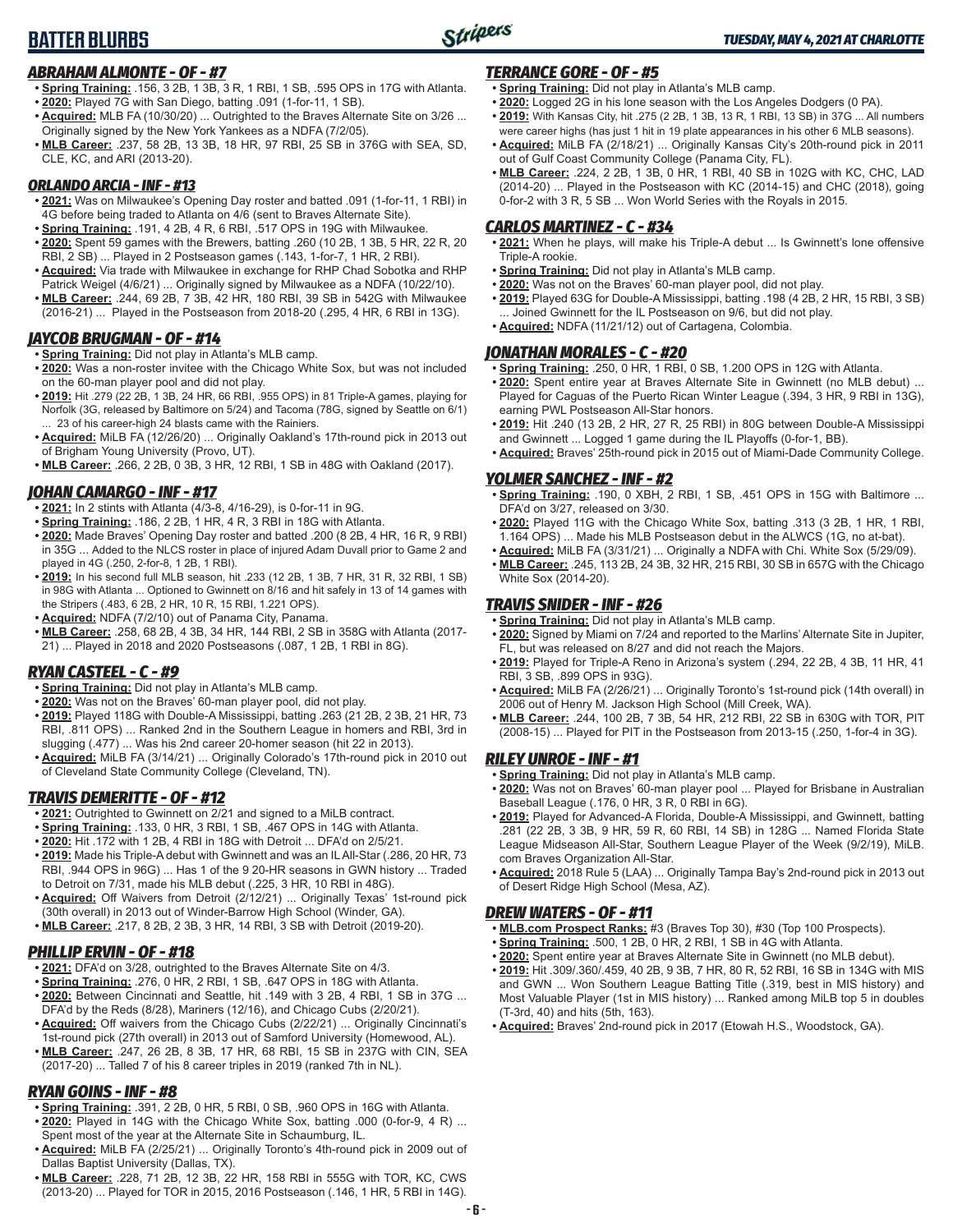## **SEASON SUMMARY**



| TEAM HIGHS & LOWS     | INDIVIDUAL HIGHS & LOWS |
|-----------------------|-------------------------|
| <b>OFFENSE:</b>       | <b>HITTING (GAME):</b>  |
|                       |                         |
|                       |                         |
|                       |                         |
|                       |                         |
|                       |                         |
|                       |                         |
|                       |                         |
|                       |                         |
|                       |                         |
|                       |                         |
|                       |                         |
|                       |                         |
|                       |                         |
|                       |                         |
|                       | <b>PITCHING (GAME):</b> |
|                       |                         |
|                       |                         |
| <b>PITCHING:</b>      |                         |
|                       |                         |
|                       |                         |
|                       |                         |
|                       |                         |
|                       |                         |
|                       |                         |
|                       |                         |
|                       |                         |
|                       |                         |
|                       |                         |
|                       |                         |
| <b>DEFENSE:</b>       |                         |
|                       | <b>DEFENSE (GAME):</b>  |
|                       |                         |
|                       |                         |
|                       |                         |
|                       |                         |
|                       |                         |
| TFAM MISCFI I ANFNIIS | STRFAKS                 |

| <b>OFFENSIVE (LONGEST IN 2021 ONLY):</b>                                         |
|----------------------------------------------------------------------------------|
| PITCHING (LONGEST IN 2021 ONLY):<br>Scoreless Innings<br>Converted Saves Streak. |

| LAST TIME IT HAPPENED (GWINNETT REGULAR-SEASON HISTORY) |
|---------------------------------------------------------|
|                                                         |

## **INDIVIDUAL OFFENSE:**

| <b>INDIVIDUAL PITCHING:</b> |                                                                                 |
|-----------------------------|---------------------------------------------------------------------------------|
|                             |                                                                                 |
|                             |                                                                                 |
|                             | 9.0-Inning No-Hitter (Solo)Todd Redmond (5/28/10 at Louisville)                 |
|                             | 9.0-Inning No-Hitter (Comb.)  Wooten/Marksberry/Ramirez (6/30/16 at Louisville) |

#### **TEAM OFFENSE:** 4/11/09 at Charlotte

#### **TEAM PITCHING:**

#### <u>TEAM DEFENSE:</u>